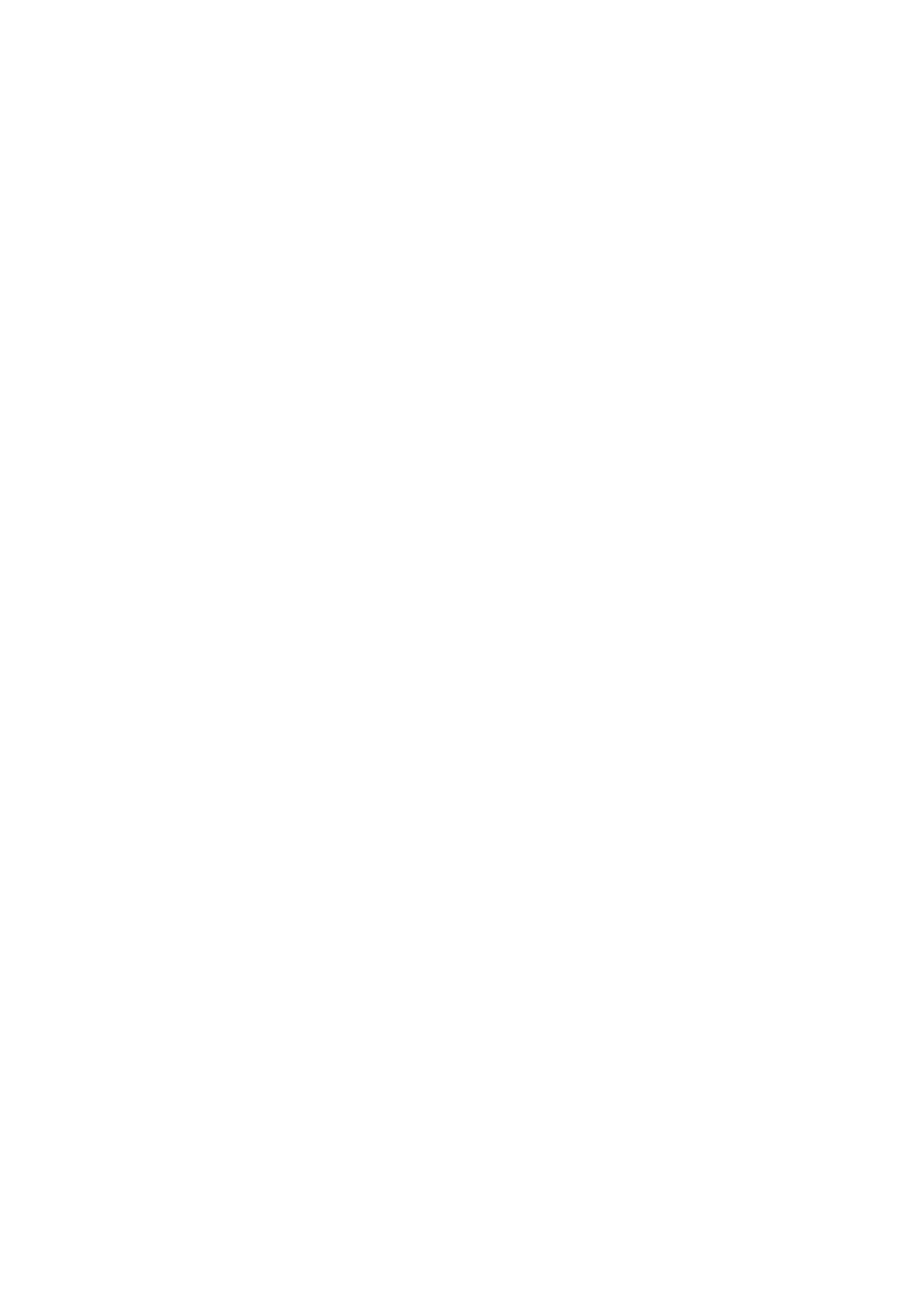# **1 Apologies**

Resolution number IMSB/2018/29

MOVED by D Kirkwood, seconded by Deputy Chairperson G Wilcox:

That the Independent Maori Statutory Board:

- a) accept the apology from James Brown and Terrence Hohneck for apologies.<br>b) accept Renata Blair for lateness arrived at 10.28am.
- accept Renata Blair for lateness arrived at 10.28am.
- c) accept Tony Kake for lateness arrived at 10.21am.

#### **2 Declaration of Interest**

There were no declarations of interest.

# **3 Confirmation of Minutes**

Resolution number IMSB/2018/30

MOVED by IMSB Member T Henare, seconded by D Kirkwood:

That the Independent Maori Statutory Board:

a) confirm the ordinary minutes of its meeting, held on Monday, 2 July 2018, including the confidential section, as a true and correct record.

#### **CARRIED**

**CARRIED**

#### **4 Extraordinary Business**

There was no extraordinary business.

#### **5 Financial Report to 31 May 2018**

Resolution number IMSB/2018/31

MOVED by IMSB Member L Ngamane, seconded by IMSB Member T Henare:

That the Independent Maori Statutory Board:

- a) receive the report to  $31<sup>st</sup>$  May 2018
- b) the purpose of this report is to present the Independent Māori Statutory Board's (the Board) financial position as at 31<sup>st</sup> May 2018

#### **CARRIED**

#### **6 Financial Report to 30 June 2018**

Resolution number IMSB/2018/32

MOVED by IMSB Member L Ngamane, seconded by D Kirkwood:

That the Independent Maori Statutory Board:

a) receives the Financial Report to  $30<sup>th</sup>$  June 2018

#### **CARRIED**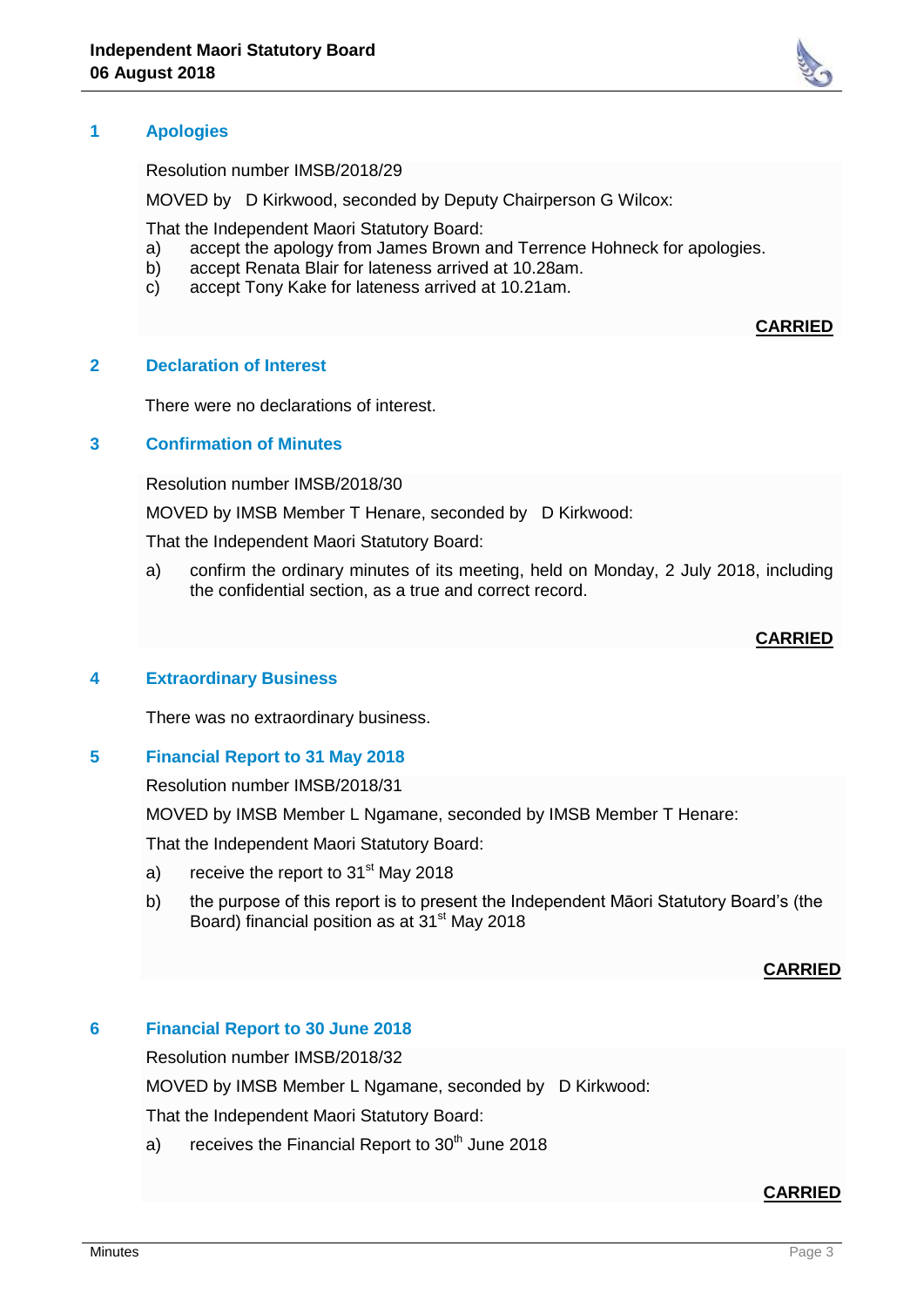

# **7 Update Board Strategic Priorities Report - August 2018**

Resolution number IMSB/2018/33

MOVED by IMSB Member L Ngamane, seconded by D Kirkwood: That the Independent Maori Statutory Board:

a) receive the Board Strategic Work Priorities Report August 2018

# **CARRIED**

# **8 Final Te Tiriti o Waitangi Audit Report 2018 and Update**

Resolution number IMSB/2018/34

MOVED by IMSB Member L Ngamane, seconded by IMSB Member T Henare:

That the Independent Maori Statutory Board:

a) receive the report on the final Te Tiriti o Waitangi Audit Report 2018.

#### **CARRIED**

# **9 Reporting of the Māori Plan: the Rangatiratanga Report 2018**

Resolution number IMSB/2018/35

MOVED by IMSB Member T Henare, seconded by Deputy Chairperson G Wilcox:

That the Independent Maori Statutory Board:

- a) recieve the reporting of the Māori Plan: the Rangatiratanga Report 2018
- b) approve the Rangatiratanga Report narrative attached that will be provided to the designers for the final publication document
- c) note that four other Maori value focussed reports on Māori Plan progress will be drafted over this financial year for Manaakitanga, Wairuatanga, Whanaungatanga and Kaitiakitanga for Board approval.

# **CARRIED**

#### **10 Auckland Māori Housing work programme**

Resolution number IMSB/2018/36

MOVED by T Kake, seconded by IMSB Member L Ngamane:

That the Independent Maori Statutory Board:

- a) receive the report
- b) agree stage 2 of the project to develop an Auckland Maori Housing Action Plan noting the intention to complete the action plan by November 2018.

# **CARRIED**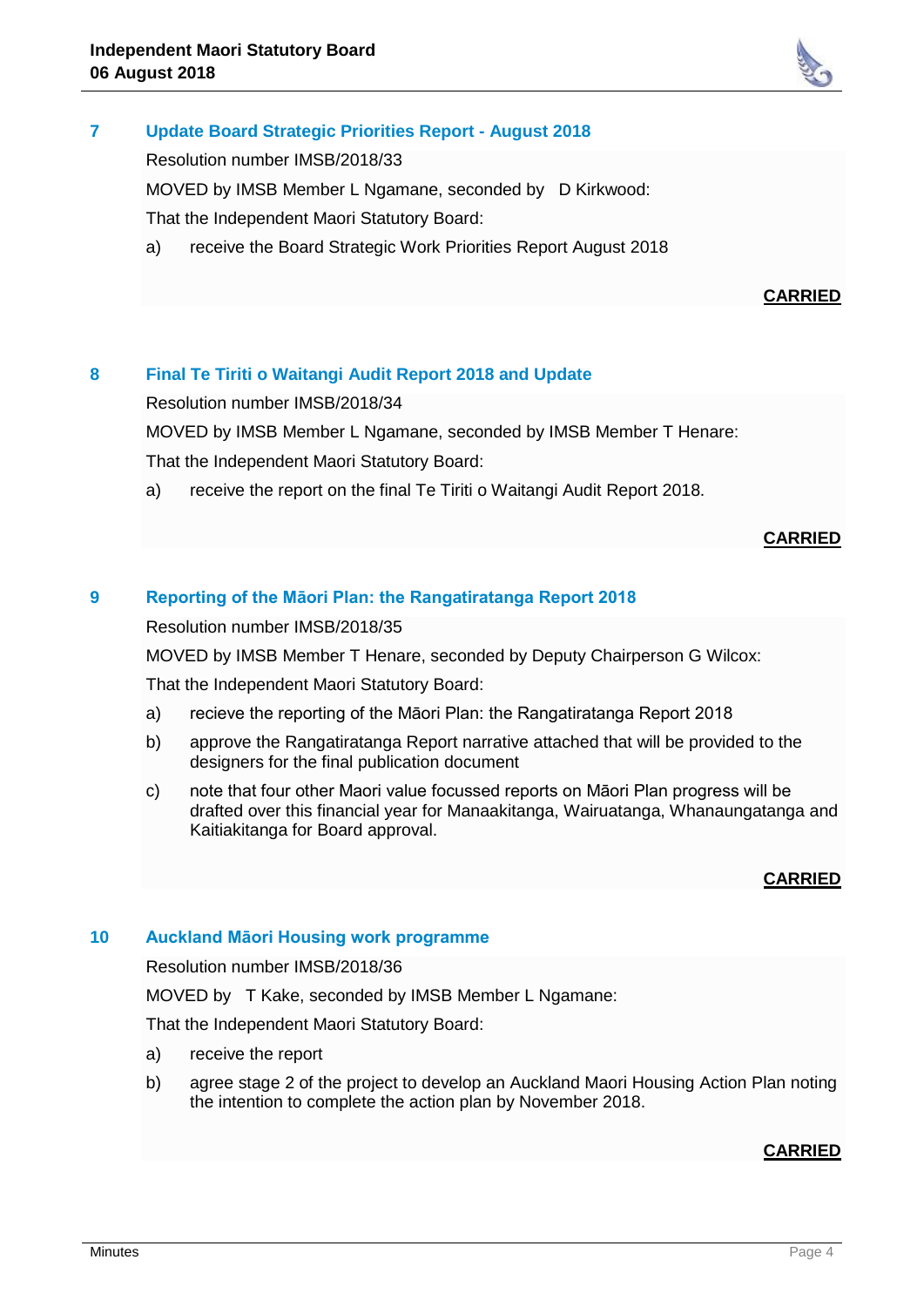# **11 Long-term Plan Business Cases Next Steps**

Resolution number IMSB/2018/37

MOVED by Deputy Chairperson G Wilcox, seconded by D Kirkwood:

That the Independent Maori Statutory Board:

a) receive the report on the Long-term Plan Business cases- next steps.

# **CARRIED**

# **12 Tino Website refresh and update Report**

Resolution number IMSB/2018/38

MOVED by Deputy Chairperson G Wilcox, seconded by IMSB Member R Blair:

That the Independent Maori Statutory Board:

a) recieves the Tino website refresh and update report

# Resolution number IMSB/2018/39

MOVED by IMSB Member L Ngamane, seconded by Deputy Chairperson G Wilcox: That the Independent Maori Statutory Board:

b) approves the "Tino AKL" for the Tino website recommendation

#### **CARRIED**

**CARRIED**

# **13 International Travel Approval**

Resolution number IMSB/2018/40

MOVED by T Kake, seconded by D Kirkwood:

That the Independent Māori Statutory Board:

- a) receives the report
- b) approves retrospective international travel for the Deputy Chairman to Korea in May 2018
- c) approves retrospective international travel for the Board Chairman's July 2018 business trip to Japan with the Mayor of Auckland.

# **CARRIED**

# **14 Independent Māori Statutory Board Appointment to Auckland Transport Directors Selection Panel**

Resolution number IMSB/2018/41

MOVED by IMSB Member T Henare, seconded by IMSB Member L Ngamane:

That the Independent Maori Statutory Board:

- a) receive the report
- b) appoints board member Renata Blair to be on the Auckland Transport Directors Selection Panel